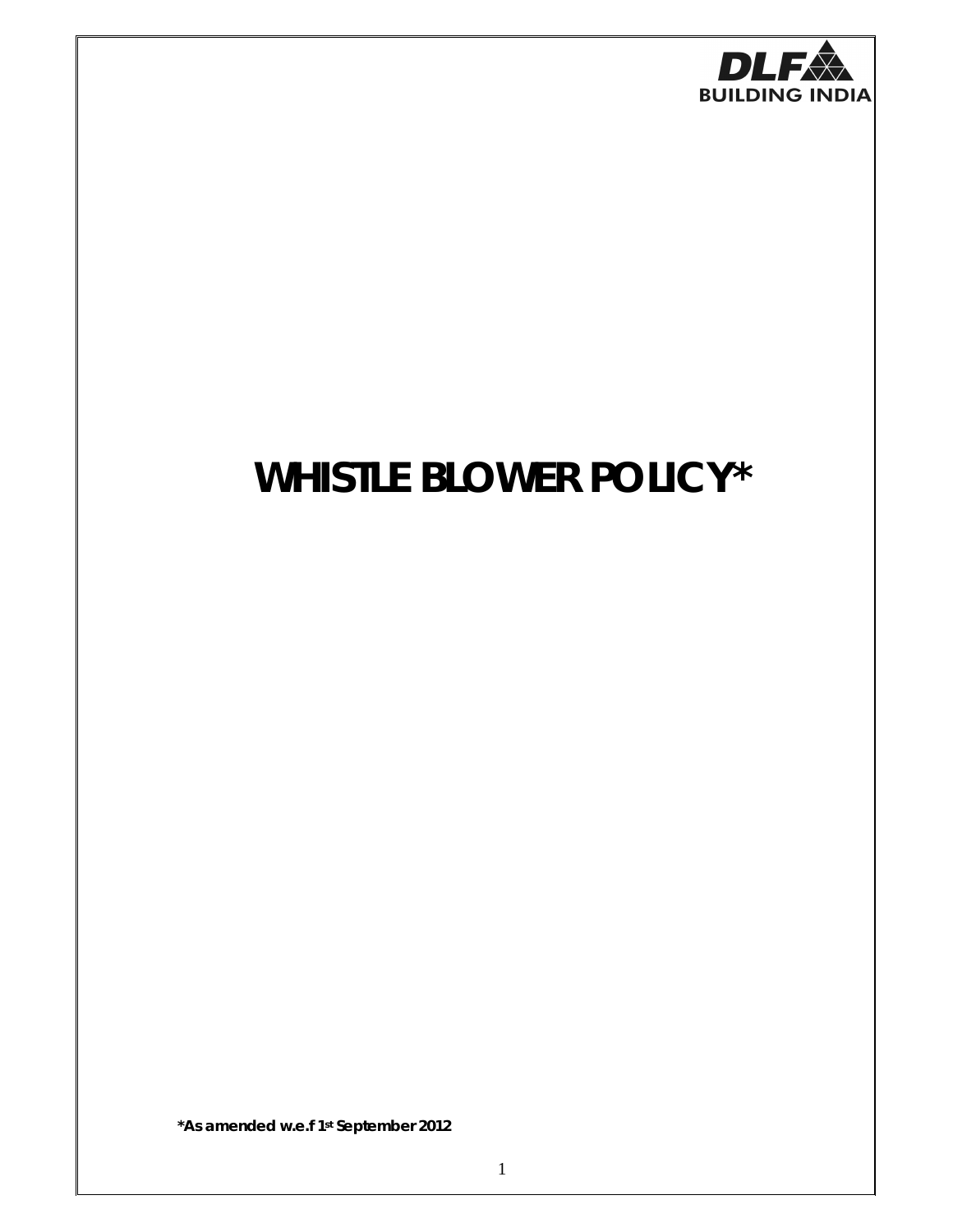

## **DLF LIMITED**

## **WHISTLE BLOWER POLICY**

## **1. INTRODUCTION**

This policy seeks to define and establish the position of DLF Limited and its subsidiaries (hereinafter referred to as the 'Company') on the framework for reporting instances of unethical/improper conduct and actioning suitable steps to investigate and correct the same. Accordingly, this policy details the following:

- Procedure to disclose any suspected unethical and/or improper practice taking place in the Company;
- Protection available to the person making such disclosure in good faith;
- Mechanism for actioning and reporting on such disclosures to the relevant authority within the Company; and
- Relevant authority and its powers to review disclosures and direct corrective action relating to such disclosures.

## **2. OBJECTIVE**

The Company seeks to maintain the highest ethical and business standards in the course of conduct of its business. In doing so, the Company has articulated and published its Code of Conduct, which is applicable to all employees of the Company, to regulate and build a strong culture of corporate governance, by promoting transparency and ethical conduct in its business operations, along with providing the framework within which the Company expects its business operations to be carried out. The Whistleblower Policy is an extension of the Company's Code of Conduct through which the Company seeks to provide a mechanism for its employees, directors, vendors or customers to disclose any unethical and/or improper practice(s) taking place in the Company for appropriate action and reporting. Through this policy, the Company provides the necessary safeguards to all Whistle Blowers for making disclosures in good faith.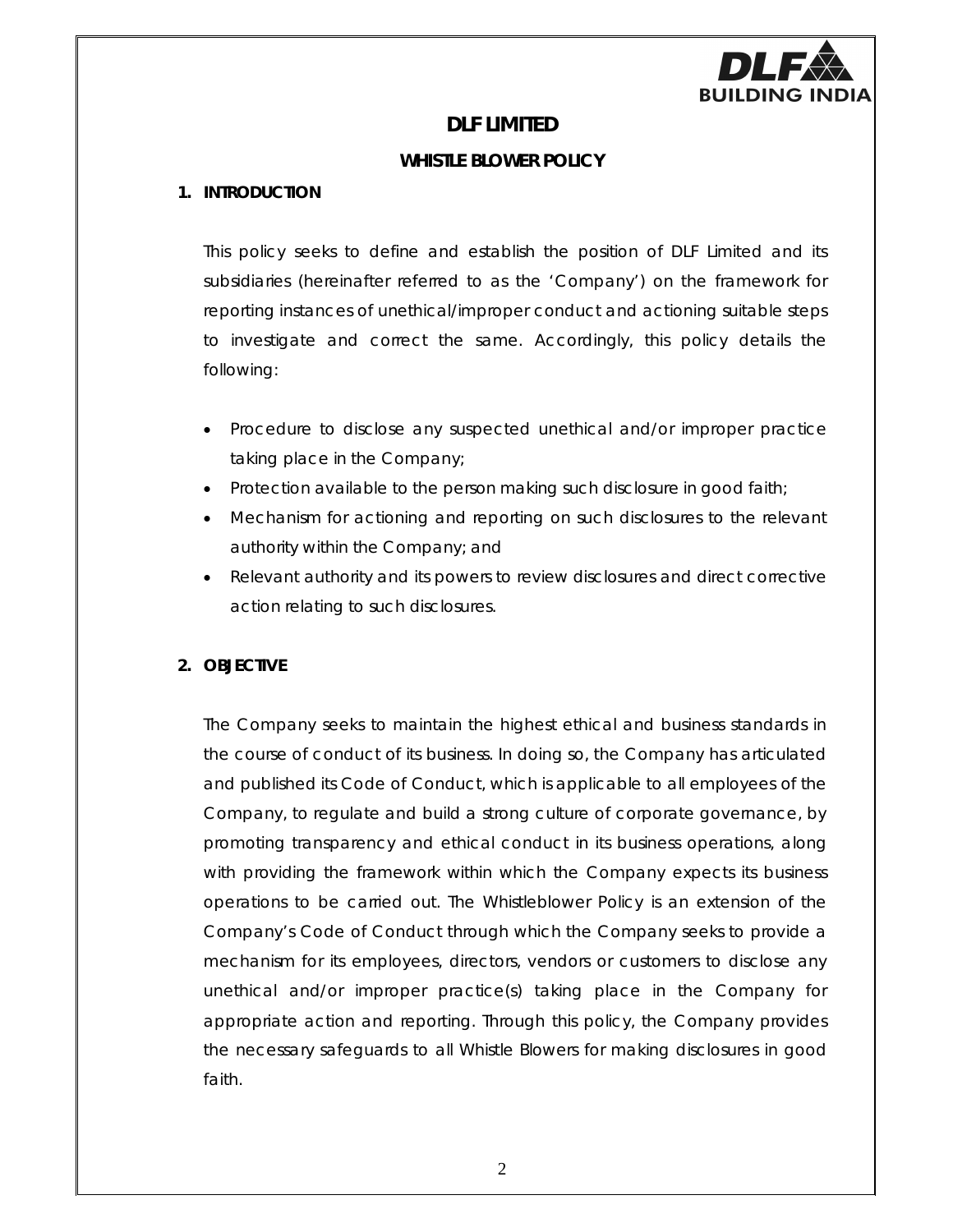### **3. DEFINITIONS**



The definitions of some of the key terms used in this policy are given below:

- a) **"Audit Committee"** means the Audit Committee constituted by the Board of Directors of the Company in accordance with Section 292A of the Companies Act, 1956 read with the listing agreement between the Company and stock exchanges.
- b) **"Company"** means DLF Limited and its subsidiaries.
- c) **"Director"** means any executive, non-executive, nominee or alternate director of the Company.
- d) **"Disclosure"** means any communication in writing in relation to an Unethical Practice (including anonymous disclosures) made in good faith by the Whistle Blower to the designated personnel under this policy.
- e) **"Employee"** means any employee or officer of the Company.
- f) **"Investigators"** mean any person(s) duly appointed/consulted by the Whistle Blower Committee to conduct an investigation under this policy.
- g) **"Subject Employee"** means an employee against or in relation to whom a Disclosure is made under this policy.
- h) **"Unethical Practice"** means and includes, but not limited to, the following activities/ improper practices being followed in the Company:
	- i. Manipulation of Company data / records;
	- ii. Abuse of authority at any defined level in the Company;
	- iii. Disclosure of confidential / proprietary information to unauthorized personnel;
	- iv. Any violation of applicable legal law and regulations to the Company, thereby exposing the Company to penalties/ fines;
	- v. Any instances of misappropriation of Company assets;
	- vi. Activity violating any laid down Company policy, including the Code of Conduct;
	- vii. Any other activities whether unethical or improper in nature and injurious to the interests of the Company.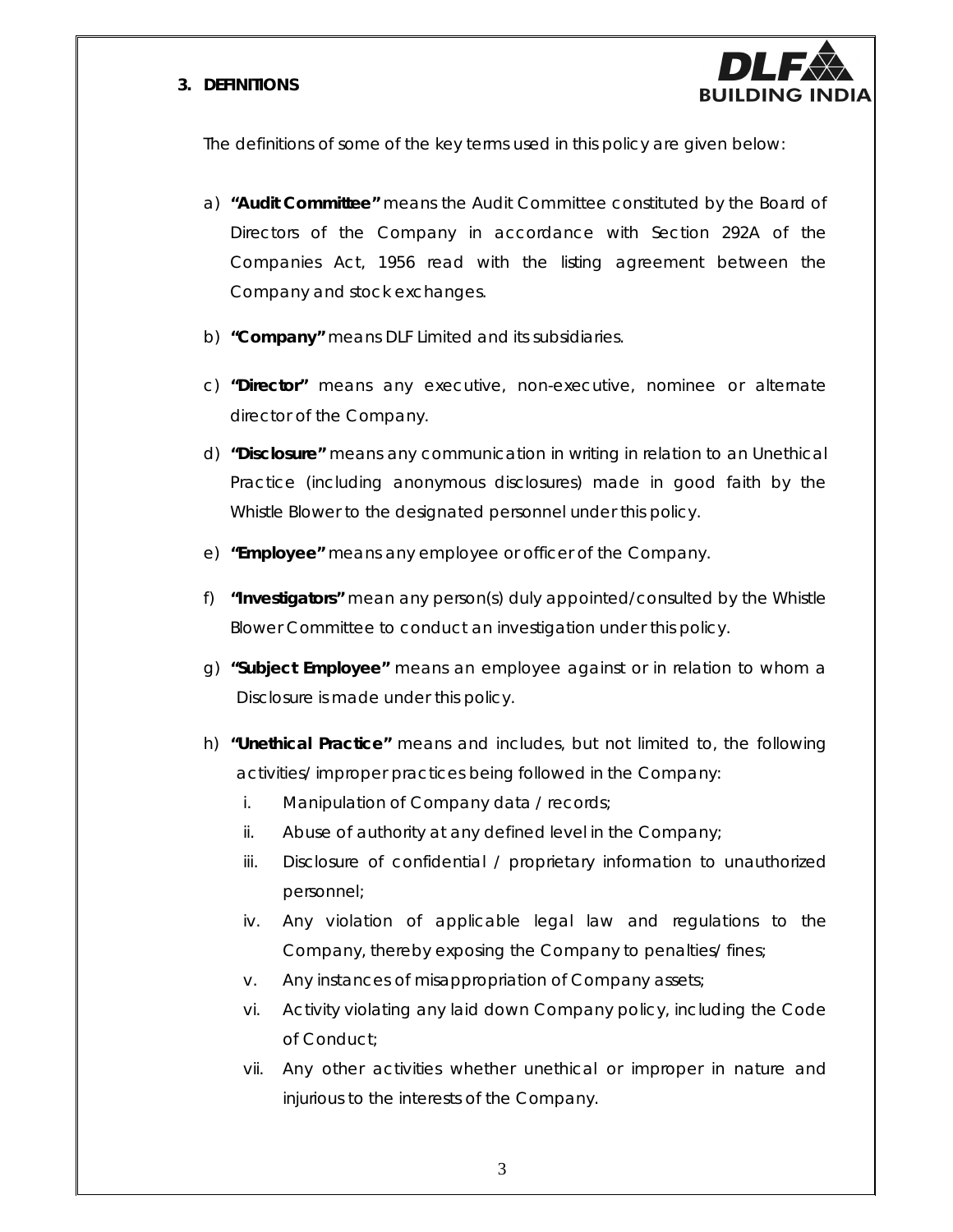

- i) **"Whistle Blower"** shall have the meaning assigned under clause 4.
- j) **"Whistle Blower Committee"** means the Senior ED (VCO) and ED HR. The Committee may co-opt another member for any specific issue(s) at its discretion. Senior ED (VCO) would be the Chairman of the Whistle Blower Committee.

#### **4. WHISTLE BLOWERS**

Whistle Blowers shall mean and include the following categories of people in this Policy:

- a) Employees of the Company;
- b) Directors of the Company;
- c) Customers of the Company; and
- d) Vendors doing business with the Company.

#### **5. PROCEDURE FOR REPORTING**

- a) The Disclosures can be made as follows:
	- If the Disclosure is against an Subject Employee up to the level of Sr. VP/ EVP, the Disclosures can be made to the Whistle Blower Committee;
	- If the Disclosure is against an Subject Employee in the level of Executive Director or above or a Director, the Disclosures can be made to the Chairman or the Vice Chairman of DLF Ltd.
- b) Where a Disclosure is to the Whistle Blower Committee, it shall be addressed to Sr. ED (VCO). His contact details are:

*Senior Executive Director (VCO)* DLF Limited DLF Centre, Sansad Marg, New Delhi – 110 001 Email id – khattar-sriram@dlf.in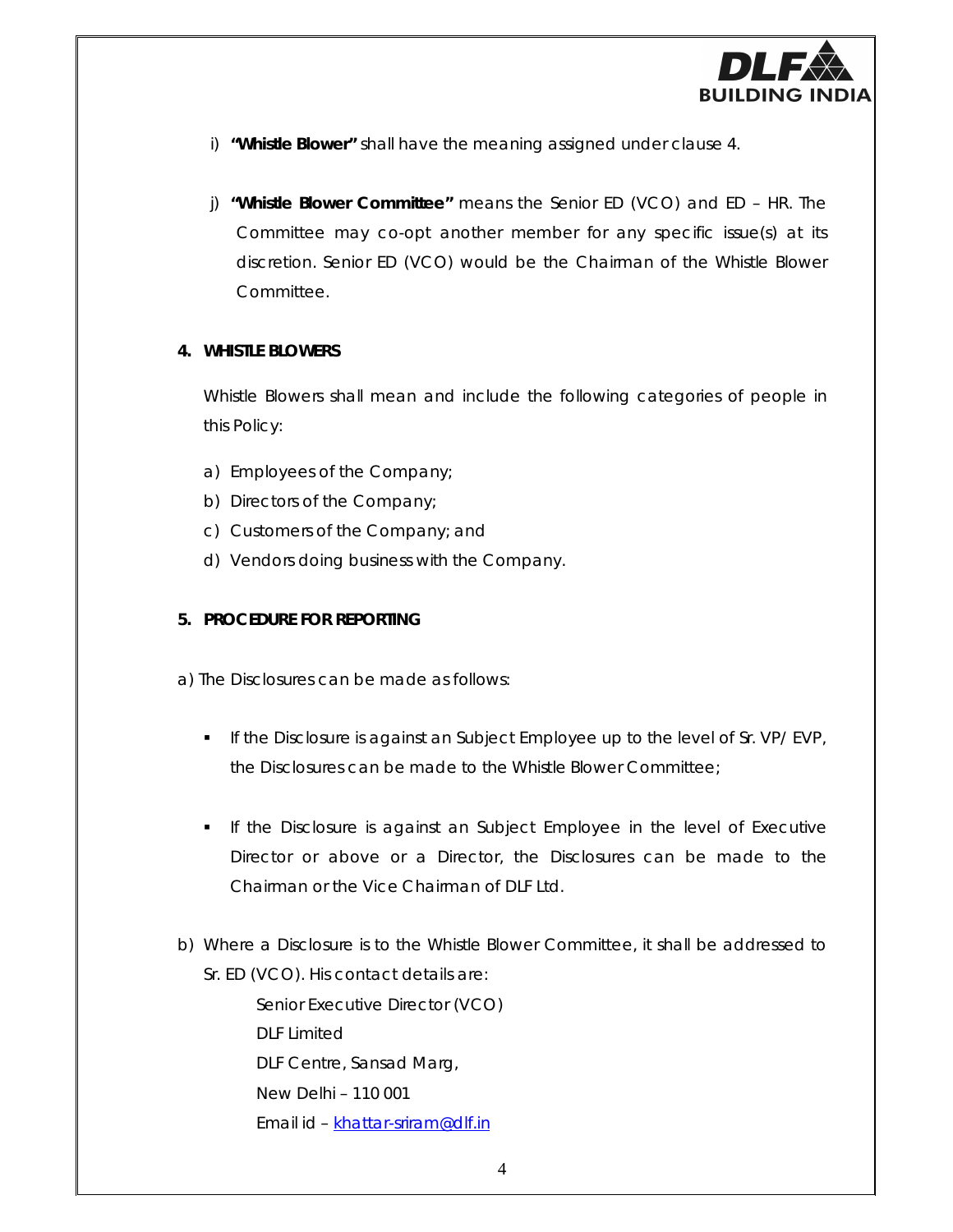

Alternatively, the Whistle Blower can submit the Disclosure to the e-mail id whistleblower@dlf.in*.* This e-mail id shall be accessed by the Sr. ED (VCO) and the Group Chief Internal Auditor.

c) Where a Disclosure is being made in relation to Executive Director or above or a Director, the Disclosures can be made to the Chairman or Vice Chairman of DLF Ltd. and it should be made to the following address :

> *The Chairman Or The Vice Chairman* DLF Limited DLF Centre, Sansad Marg, New Delhi – 110 001

Alternatively, Disclosure may be made to the email id whistleblower@dlf.in. On receipt of any Disclosure to the above mail id, it shall be forwarded to the Chairman or Vice Chairman of DLF Ltd.

- d) It is strongly advised that the Whistle Blower discloses his/ her identity in the Disclosure for ensuring that adequate protection is granted to him/ her under the relevant provisions of this policy. However, anonymous Disclosures, though discouraged, may also be made.
- e) The Whistle Blower must address the following issues, while reporting any Disclosures under this policy:
	- i. The Disclosures made should bring out a clear understanding of the issue being raised.
	- ii. The Disclosures made should not be merely speculative in nature but should be based on actual facts.
	- iii. The Disclosure made should not be in the nature of a conclusion and should contain as much specific and quantitative information with supportings to the extent possible to allow for proper conduct of the inquiry/ investigation.
	- iv. The Whistle Blower is not required to give reasons for such Disclosure.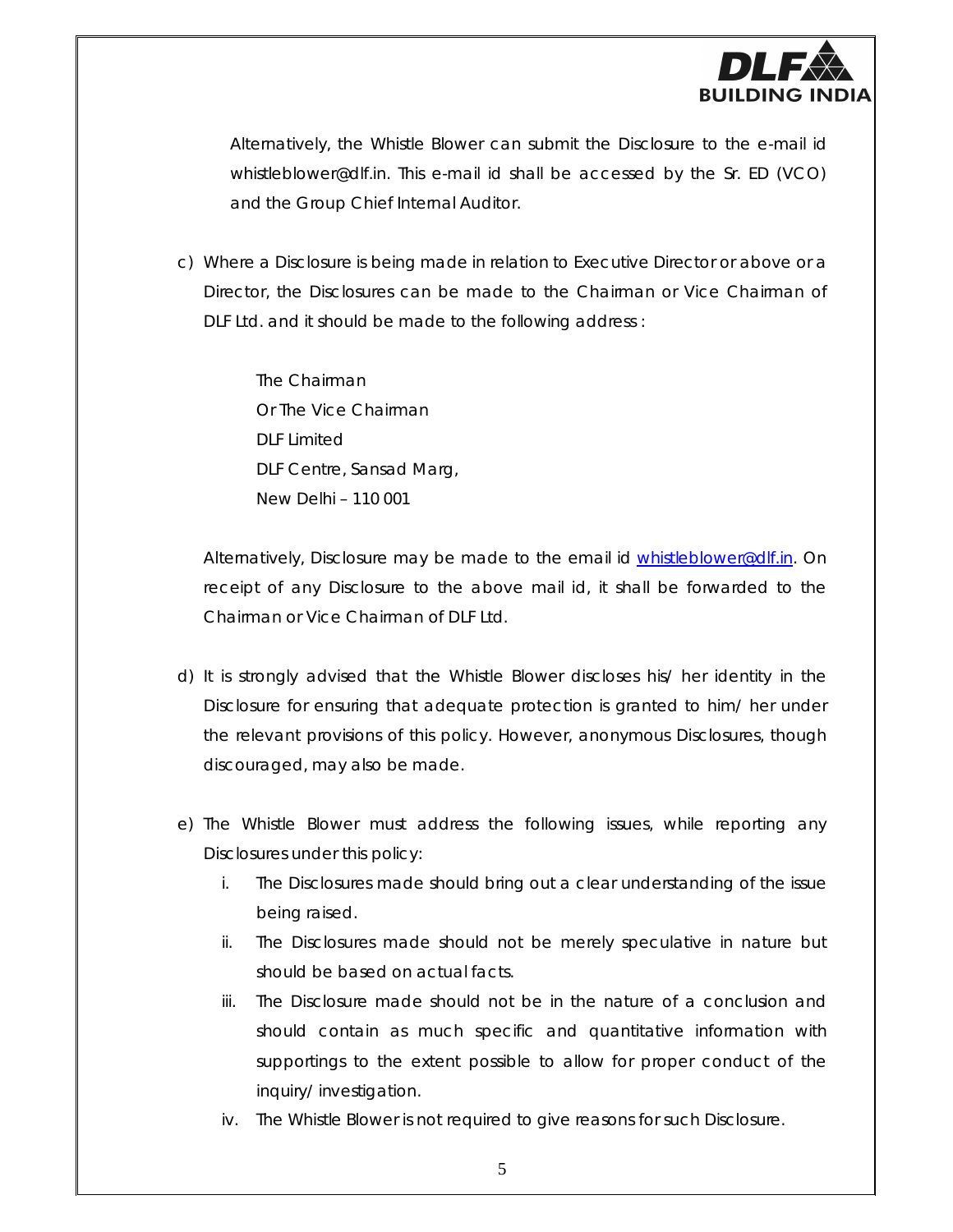

## **6. ACCESS TO CHAIRMAN, AUDIT COMMITTEE**

A copy of the said disclosure shall be simultaneously submitted to the Chairman of the Audit Committee of DLF Ltd. to the following address:-

*The Chairman,* Audit Committee DLF Limited DLF Centre, Sansad Marg, New Delhi –110 001

In case Disclosure is not simultaneously submitted by the Whistle Blower to the Chairman of the Audit Committee, a copy of the same shall be forwarded by the Whistle Blower Committee/Group Chief Internal Auditor to the Chairman of the Audit Committee.

The Audit Committee Chairman may direct the Whistle Blower Committee to investigate into the same and recommend suitable action to the management.

## **7. INVESTIGATION OF DISCLOSURES**

- a) The Whistle Blower Committee is duly authorized to investigate / oversee any Disclosures reported under this policy. The Whistle Blower Committee shall be assisted by the Group Chief Internal Auditor on such terms as he may deem fit, for the implementation and reporting under this policy.
- b) All Disclosures made under this policy shall be recorded and duly actioned, if required, in accordance with the recommendation made by the Whistle Blower Committee.
- c) The Whistle Blower Committee may, at its discretion, conduct an investigation. However, an investigation shall be launched only after the review of the Disclosures prima facie establishes that:
	- i. The Disclosure made, constitutes an unethical/ improper practice, as defined under this policy;
	- ii. The Disclosure made is supported by adequate information to support an investigation.

Confidentiality of the Whistle Blower shall be maintained during the inquiry/ investigation process.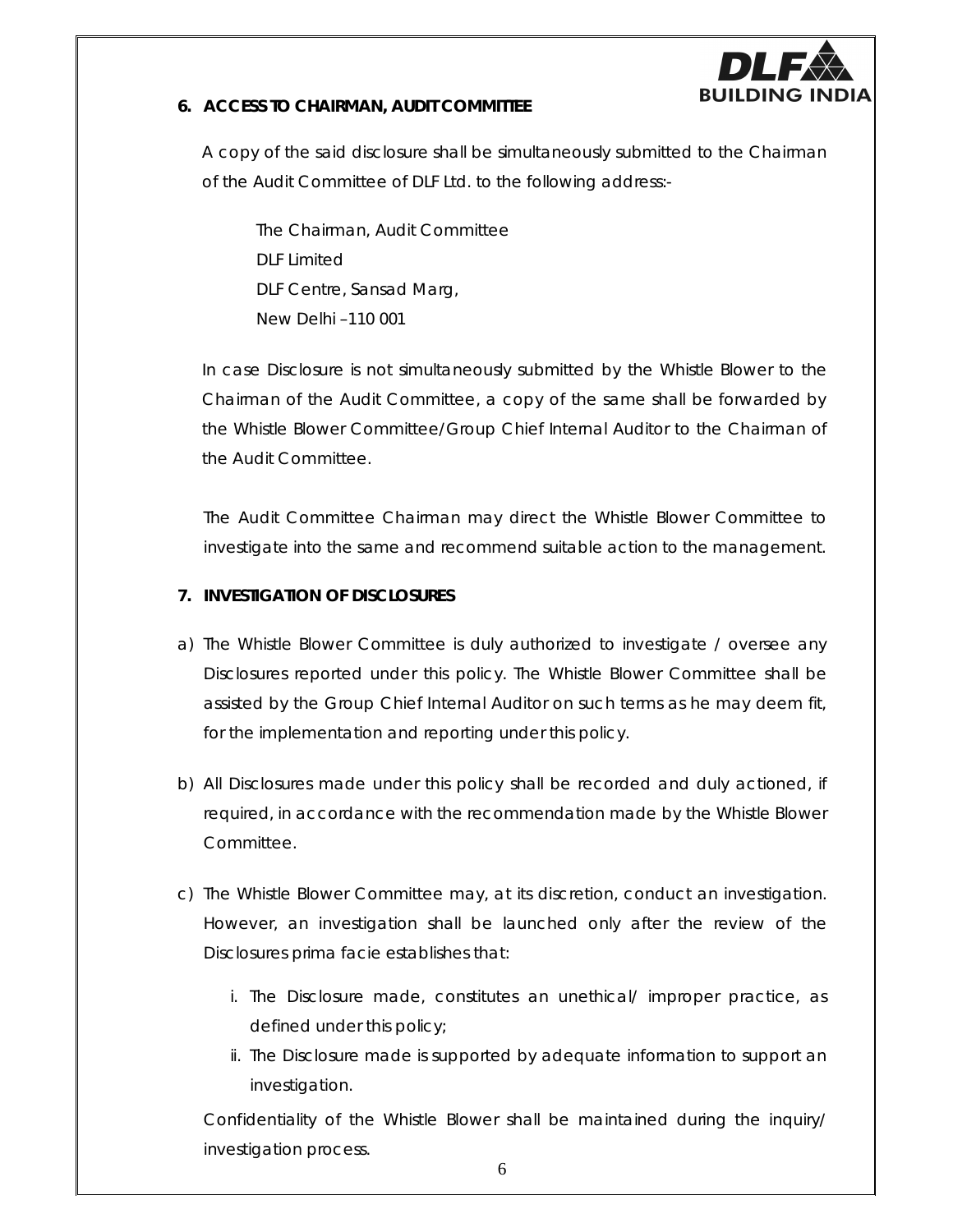

- d) Any inquiry/ investigation conducted against any Subject Employee shall not be construed by itself as an act of accusation and shall be carried out as a neutral fact finding process, without presumption of any guilt.
- e) The inquiry/ investigation shall be conducted in a fair manner and provide an equal opportunity for hearing to the affected party and a written report of the findings should be prepared.
- f) The Whistle Blower Committee Chairman and the Investigators (after obtaining adequate authorization from the Whistle Blower Committee Chairman) shall have right to call for and examine any information / document and /or employees of the Company, as may be deemed necessary for the purpose of conducting inquiry/ investigation under this policy.

### **8. SUBJECT EMPLOYEES**

- a) All Subject Employees shall be duly informed about the Disclosures of unethical practice(s) made against them at the commencement of the formal inquiry/ investigation process and shall have regular opportunities for providing explanations during the course of the inquiry/ investigation process.
- b) No Subject Employee shall directly/ indirectly interfere with the investigation process, till the completion of the inquiry/ investigation.
- c) The Subject Employee shall not destroy or tamper with any evidence, and shall have a duty to co-operate with the Whistle Blower Committee Chairman in the inquiry/ investigation process or with any of the Investigators appointed, till the time the inquiry/ investigation process is completed.
- d) During the course of the inquiry/investigation process, all Subject Employees shall have a right to consult any person(s) of their choice, other than the Investigators, and engage any legal counsel at their own cost to represent them in any inquiry/ investigation proceedings.
- e) All Subject Employees shall have a right to be informed about the results of the investigation process and shall be so informed in writing by the Company after the completion of the inquiry/ investigation process.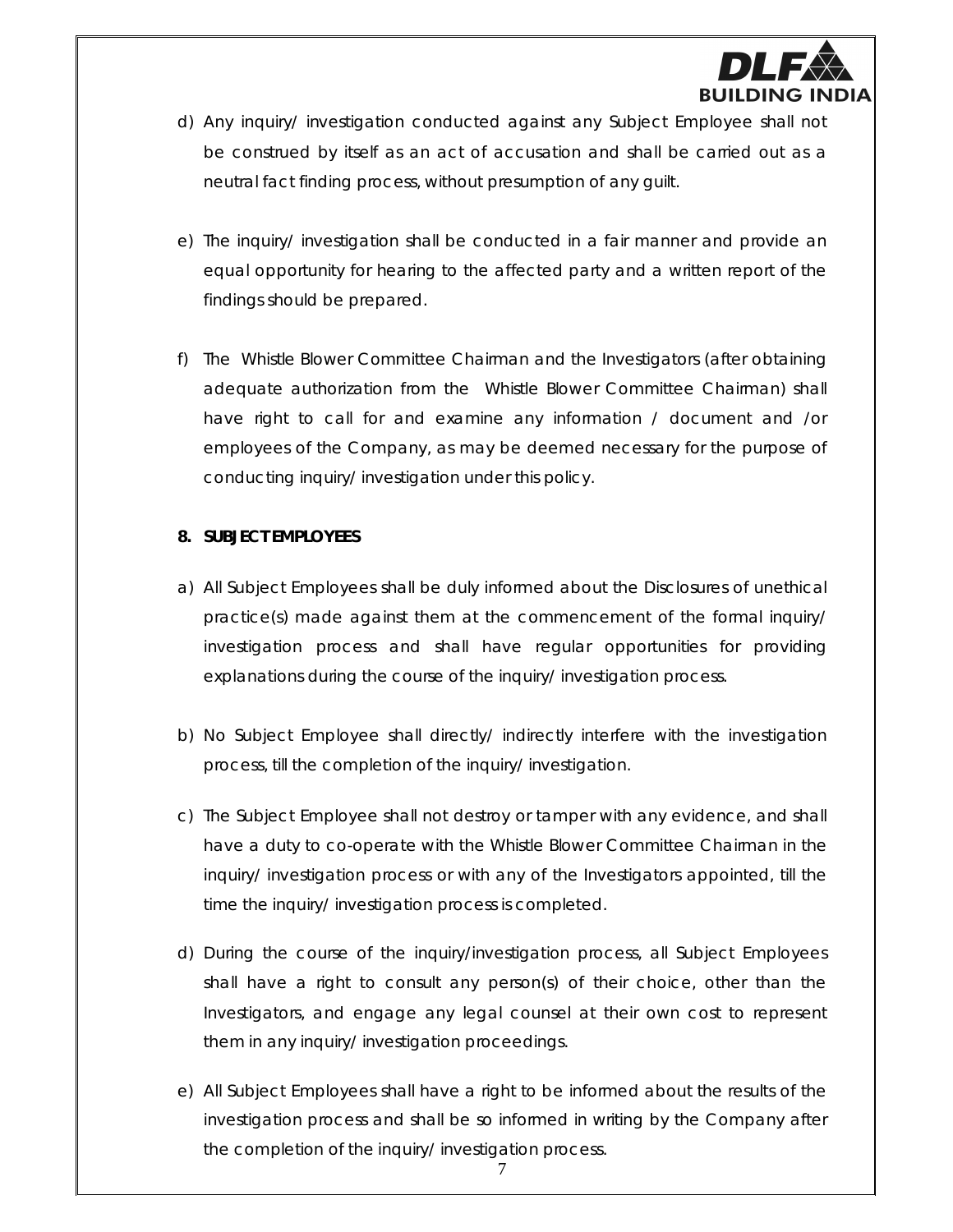

- f) All Subject Employees shall be given an opportunity to respond to results of the inquiry/ investigation as contained in an investigation report. No allegation of wrongdoing against any Subject Employee shall be considered as tenable, unless the allegations are duly supported by valid evidence in support of the allegation.
- g) Where the results of the inquiry/ investigation highlight that the allegations made against the Subject Employee are eventually dismissed as non-tenable, then the Company shall reimburse all such reasonable costs as shall have been incurred by the Subject Employee to defend him/her, during the process of inquiry/ investigation. In such cases, the Subject Employee will also be consulted whether a public disclosure of the investigation result should be in their best interest. The Whistle Blower Committee Chairman shall have the final discretion on whether such disclosure is necessary and if so, the scope and medium of such disclosure.
- h) Where a Disclosure gets substantiated, the Whistle Blower Committee shall forward its findings to:
	- For Subject Employees upto the level of AGM/ Chief Manager: the respective Head of Human Resources and Business Heads for consideration and taking further steps/action as may be deemed expedient and considered necessary.
	- For Subject Employees in levels DGM and above: the Group Head of Human Resources in consultation with Chairman/ Vice Chairman for consideration and taking further steps/action as may be deemed expedient and considered necessary.